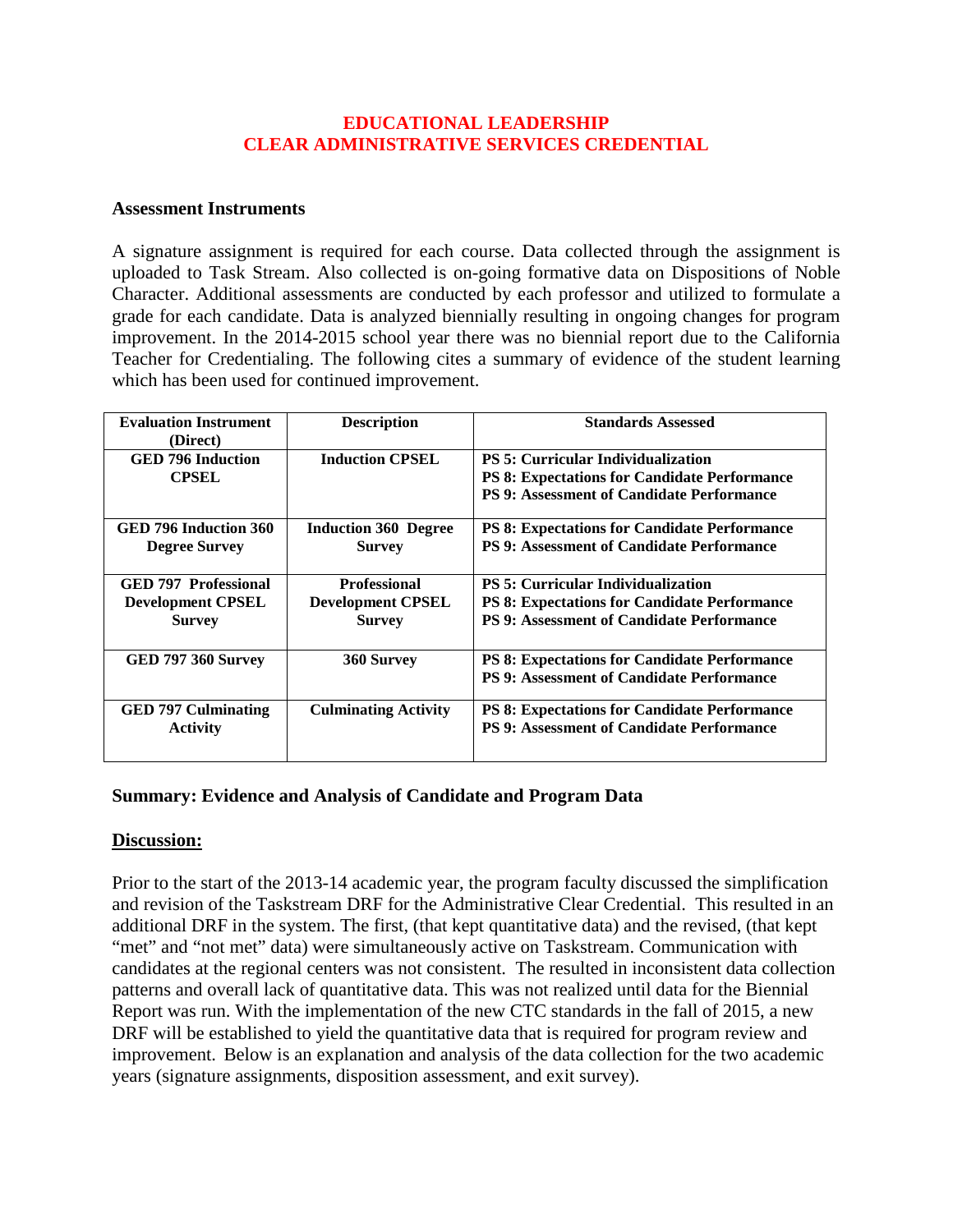#### **Signature Assignments:**

**CSPEL Initial (796) and Final (797) Self Assessments -** All professional clear administrative credential program candidates are required to complete a self-assessment of their leadership skills and competencies using a five point rubric based on the California Professional Standards for Educational Leaders (CPSELs) along with a narrative section for strengths and weaknesses. This instrument is used to guide the candidate and the university fieldwork supervisor/coach in developing an Individual Induction Plan (IIP). The CPSEL Initial Self-Assessment is archived in Task Stream for data analysis and program improvement purposes.

**360 Degree Survey #1 (796) and #2(797).** - Each professional clear administrative credential candidate asks a small, randomly selected group of their certificated and classified staff to complete an anonymous survey of the candidate's competencies as an educational leader. This survey is based on the CPSELs and is scored using a five point rubric. The responses are not seen by the candidate and are sent to the university supervisor/coach for compilation and analysis. The compiled responses are provided to the candidate and form the focal point of a coaching conversation that leads to the development of the IIP. The survey results are archived in Task Stream for data analysis and program improvement purposes. These surveys are completed just prior to the development of the Individual Induction Plan and then again at program completion.

**The Culminating Exhibition** – This activity is a multi-media presentation made by the candidate that showcases understanding, application, internalization, and mastery of the CPSELs via an exhibition and analysis of artifacts, events, and reflections derived from the induction plan and implementation.

# **Analysis of Data:**

# **GED 796 CPSEL Self-Assessment:**

During the 2012-13 academic year, 6 candidates entered data for GED 796 self-assessment. The range of scores were 3.33 to 4.50 which indicates overall candidate proficiency, with the highest scoring criteria being *"Understanding, responding to, and influencing the larger political, social, economic, legal, and cultural context."* One candidate performed at a 2.0 level in each of the criteria.

In the 2013-14 academic year 0 candidates entered data, the result of inconsistent communication to candidates and revised rubric of "met" and "not met" yielding no quantitative data.

# **GED 796 CPSEL 360 Degree Assessment:**

During the 2012-13 academic year, 7 candidates entered data for the GED 796 360 degree assessment. The range of scores were 4.3 to 5.0 on a five point rubric which indicates overall candidate proficiency, with the highest scoring criteria being *"modeling a personal code of ethics and developing professional leadership capacity."*

During the2013-14 academic year, 9 candidates entered data for the GED 796 360 degree assessment. The range of scores were  $4.13 - 5.0$  on a five point rubric which indicates continued overall candidate proficiency, with the highest scoring criteria also being *"modeling a personal code of ethics and developing professional leadership capacity."*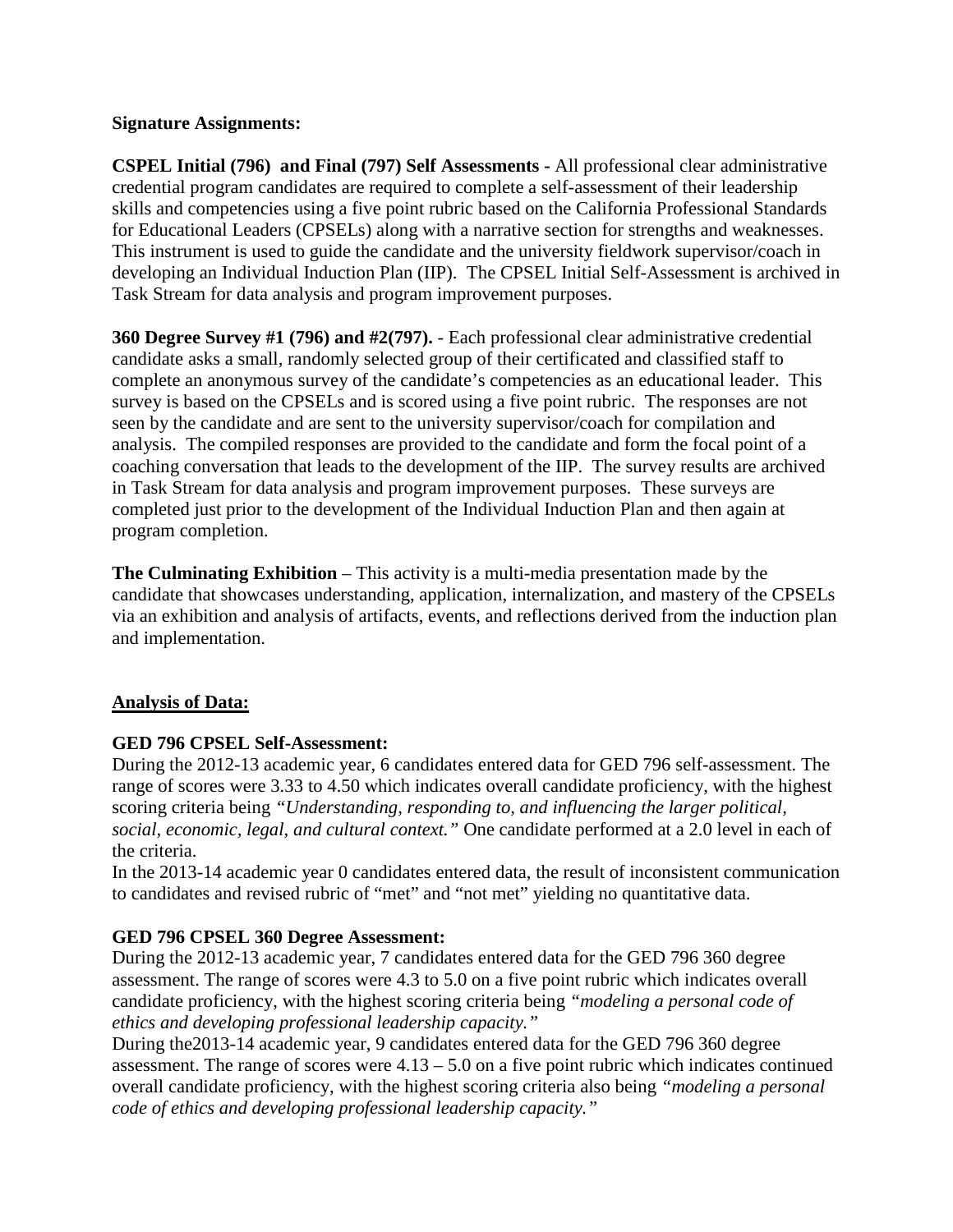#### **GED 797 CPSEL Professional Development Self-Assessment:**

During the 2012-13 academic year, 16 candidates entered data for the GED 797 self-assessment. The range of scores were 4.0 to 5.0 on a five point rubric which indicates overall candidate proficiency, with the highest scoring criteria also being *"modeling a personal code of ethics and developing professional leadership capacity."*

During the2013-14 academic year, 11 candidates entered data for the GED 797 self-assessment. The range of scores were again  $4.0 - 5.0$  on a five point rubric which indicates continued overall candidate proficiency. The highest scoring criteria came in at a 4.62 for both *"modeling a personal code of ethics and developing professional leadership capacity* and *"advocating, nurturing and sustaining a school culture and instructional program conducive to student learning and staff professional growth."*

# **GED 797 CPSEL Professional Development 360 Degree Assessment:**

During the 2012-13 academic year, 16 candidates entered data for the GED 797 360 degree assessment. The range of scores were 4.0 to 5.0 on a five point rubric which indicates overall candidate proficiency, with the highest scoring criteria being *"modeling a personal code of ethics and developing professional leadership capacity."*

In the 2013-14 academic year 0 candidates entered data, the result of inconsistent communication to candidates and revised rubric of "met" and "not met" yielding no quantitative data.

# **GED 797 Culminating Activity:**

There exists, a plethora of criteria for this culminating activity to include competencies, oral presentation style as well as the written composition of the project. 18 candidates entered data for the 2012-13 academic year, and 11 candidates entered data between the 2013-14 academic year. Consistently, candidates received scores between the 4.0 and 5.0 indicating overall candidate proficiency. Of concern is the lack of scoring for the following criteria: Fieldwork advisor/coach dispositions assessment, Completion of culminating activity at proficient or above, and Completion of exit survey. It is obvious that the evaluators were not clear on closing the gap and completing this evaluation.

# **Disposition Assessment:**

In reviewing the data over the past two years, the results were not very informative. With almost no exception candidates were scoring themselves in the 3.5-3.9 range no matter when they assessed. In the 2012-13 academic year, 8 candidates entered data. This is a low count based on the actual number of candidates moving through the program. All disposition data score between 3.5 – 4.00 on a four point rubric. The top scoring disposition is *Honor and Integrity.* In the 2013- 14 academic year, 15 candidates entered data. All disposition data score between 3.5 – 4.00 on a four point rubric. The top scoring dispositions were *Honor and Integrity* and *Dignity and Honor.*

# **Exit Survey:**

Exit survey data was only captured for the 2012-13 academic year. On a 5 point scale, the following criteria received these scores: Relevance of the Program – 4.68 Professional Growth – 4.58 Fieldwork Support – 4.84